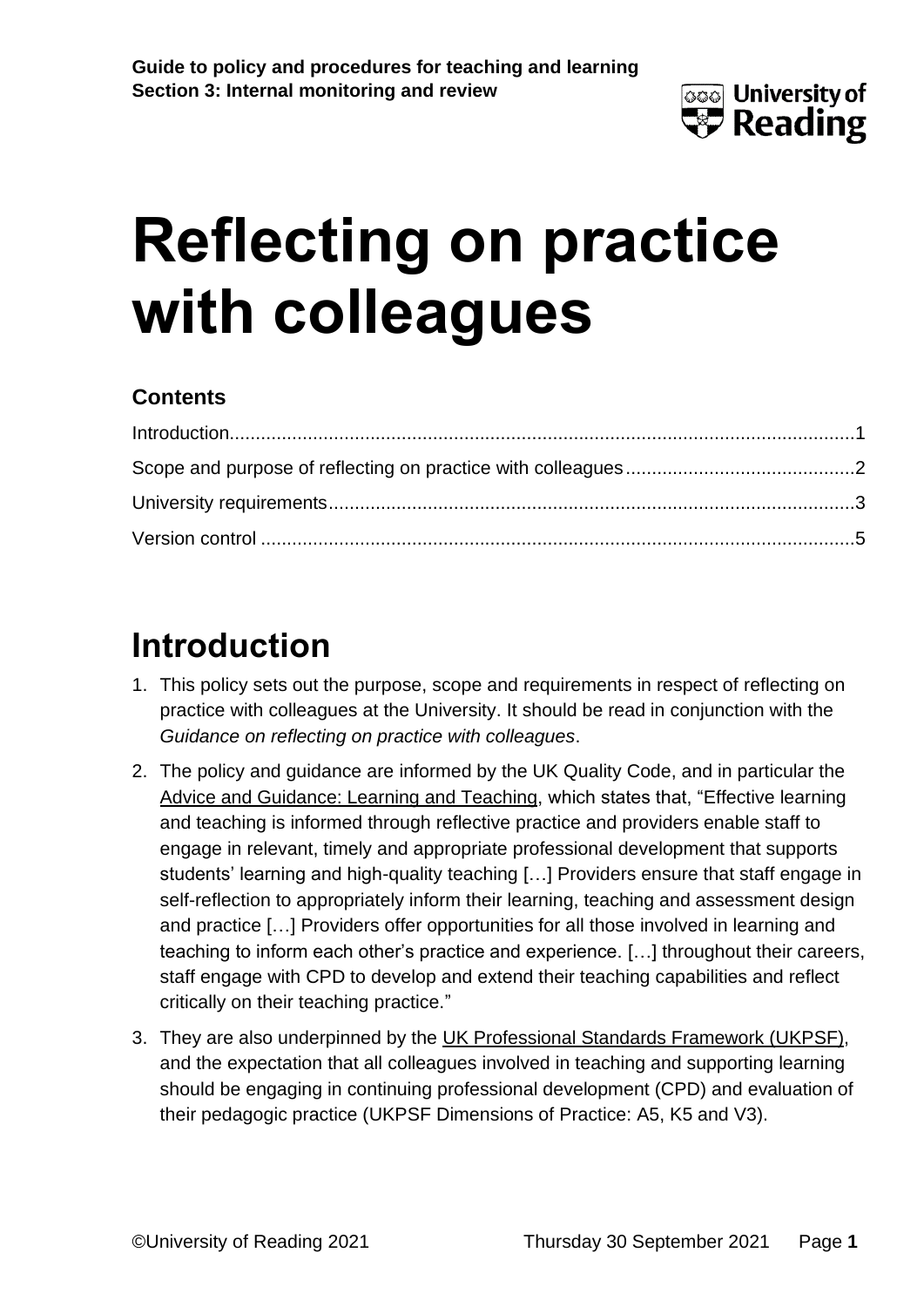## <span id="page-1-0"></span>**Scope and purpose of reflecting on practice with colleagues**

- 4. The primary focus of reflecting on practice with colleagues at the University is individual development as part of CPD. It should be viewed as a collaborative process that promotes reflection about learning and teaching practice linked to an individual's personal and professional development as an educator. The process aims to nurture a culture of colleagues supporting each other, discussing ideas, debating evidence and engaging in non-judgmental dialogue about their teaching and students' learning, which can be mutually beneficial and can help build a sense of belonging to a T&L community.
- 5. Within the agreed local structure, the 'practitioner' will choose an area of their practice they wish to focus on. They will work collaboratively with one or more 'facilitators' (within or beyond their discipline) to identify ways in which their individual practice can be enhanced. Experience has shown that facilitators can learn as much, if not more, from this process as the practitioners.
- 6. The process may take the form of a 'direct observation' of a taught (face-to-face or online) session, or go beyond direct observation to encompass a 'teaching conversation' on any of the wide range of learning and teaching practices. For example, design and planning of learning activities/modules/programmes; enhancing inclusive practice; decolonising the curriculum; design of assessment tasks/criteria; assessment feedback; effectiveness of supervision; or management and structure of online learning materials in Blackboard.
- 7. Reflecting on practice will enable colleagues to compile evidence of their effectiveness and impact in teaching and learning which can inform applications for internal and external teaching awards, promotion, and fellowship via the University's Advance HE accredited [FLAIR CPD Scheme.](http://www.reading.ac.uk/cqsd-2017/Developing-and-enhancing/training-professional-development/cqsd-cpd-route.aspx)
- 8. It should also result in the sharing of good practice and innovation at School and University-level and lead to tangible outputs such as teaching and learning enhancement activities. In this way, reflecting on practice will lead to the enhancement of teaching and learning more widely and to improvements in the student learning experience. An effective system will also provide clear evidence for quality assurance (QA) purposes, including (re-)accreditation by external bodies.
- 9. Reflecting on practice with colleagues should not involve summative judgements and is separate from formal performance management processes. However, the practitioner may use the outcomes of their reflection to inform Performance and Development Review Scheme [\(PDR\)](https://www.reading.ac.uk/human-resources/working-at-reading/performance-and-development-review) discussions.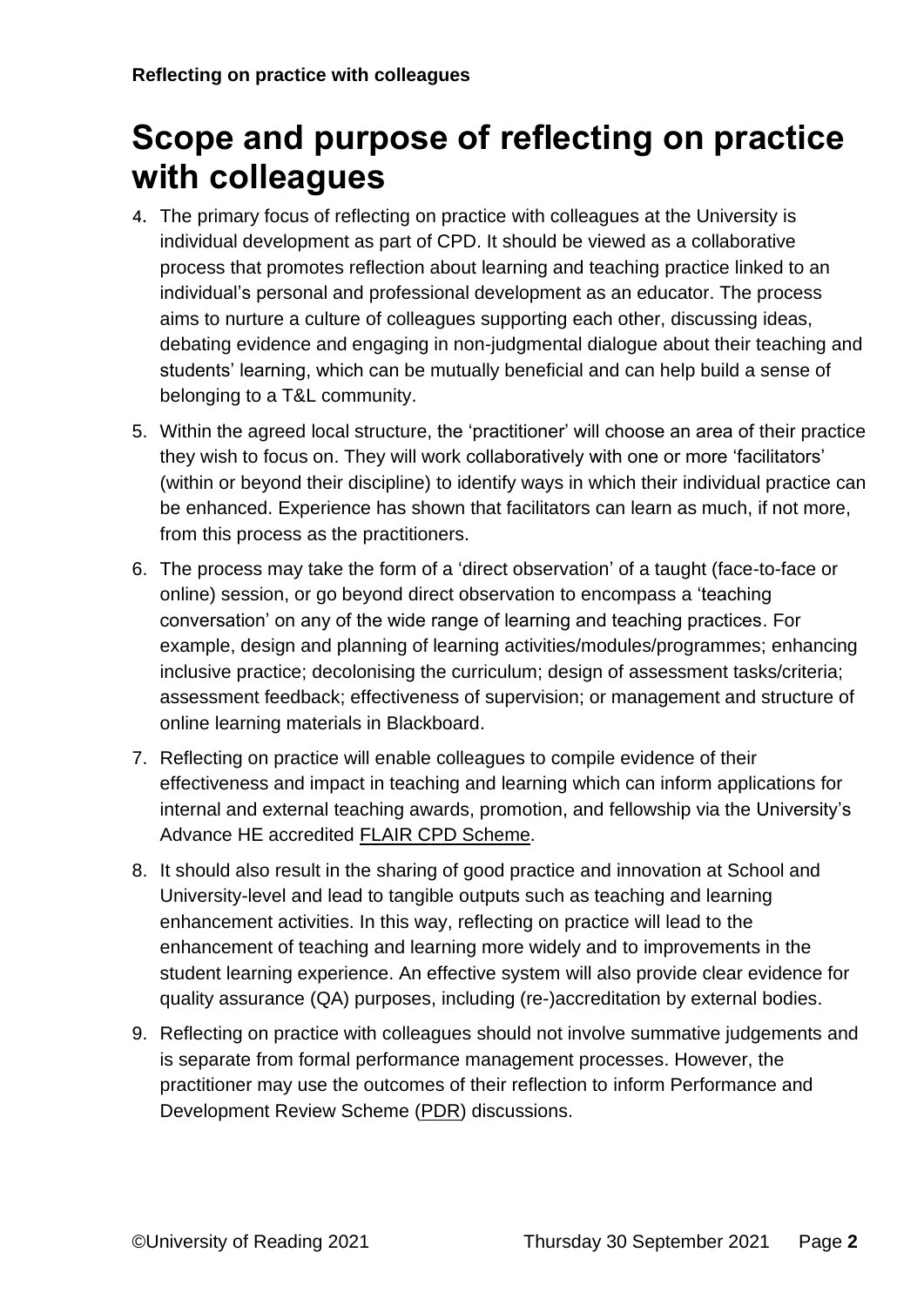### <span id="page-2-0"></span>**University requirements**

- 10.All Schools (or intra-School Departments where relevant) are required to operate a local structure for reflecting on practice with colleagues.
- 11.School Directors of Teaching and Learning (or Departmental Directors of Teaching and Learning as designated by the relevant School Directors of Teaching and Learning) (DTLs) will oversee the process at School level. At branch campuses, this responsibility is delegated to Heads of Section, who will report to DTLs.
- 12. All colleagues involved in delivering teaching and learning activities<sup>1</sup> must reflect on their own practice at least once each year.<sup>2</sup>
- 13.Colleagues enrolled on the University's [Academic Practice Programme](http://www.reading.ac.uk/cqsd-2017/teaching-career/awards-recognition/cqsd-academic-practice-programme.aspx) (APP) are required to provide evidence of 'direct observations' in their assessed work. In addition, colleagues who regularly contribute to the delivery of apprenticeship programmes are required to reflect on their practice specifically for this provision on an annual basis. These requirements should be considered when determining a local structure for reflecting on practice with colleagues.
- 14.Schools are free to choose an appropriate local structure for reflecting on practice with colleagues, taking into account their particular context.<sup>3</sup> Local structures must be clearly communicated to colleagues. For further information and advice, please refer to the *Guidance on reflecting on practice with colleagues*.
- 15.Teaching conversations should include opportunities to discuss and reflect on existing sources of student evaluation e.g. module evaluation data.
- 16.The detailed content of teaching conversations should remain confidential between the practitioner and facilitator, unless the practitioner chooses to share the information (for example, in the context of their PDR or as part of a case for promotion or qualification/membership of a professional body). Suggested pro-formas for completion by the facilitator are provided as Appendices 1 and 2 of the *Guidance on reflecting on practice with colleagues*. Use of these pro-formas is entirely optional, and Schools/Departments and colleagues may wish to adapt them for local use.

<sup>1</sup> For these purposes, involvement in teaching and learning activities should be understood in a broad sense to incorporate any activities which colleagues deliver to support student learning and assessment (see the UKPSF Areas of Activity undertaken by teachers and supporters of learning within HE), the precise nature of which will depend upon the teaching and/or learning support role of colleagues.

<sup>&</sup>lt;sup>2</sup> This includes colleagues at branch campuses, part-time and sessional colleagues, graduate teaching assistants and postgraduate research students with regular and substantive roles in teaching and supporting learning, but excludes visiting staff. Colleagues in professional student support roles, for example technical staff, Liaison Librarians and Study Advisers are also encouraged to participate in order to promote reflection on their practice.

<sup>&</sup>lt;sup>3</sup> For example, Schools could highlight a cycle of strategic themes aligned to the School Teaching Enhancement Action Plan (STEAP) priorities, from which colleagues could choose an area of focus. This could provide a mechanism for implementing local and university-wide priorities and provide evidence of impact but should not detract from the focus on individual development.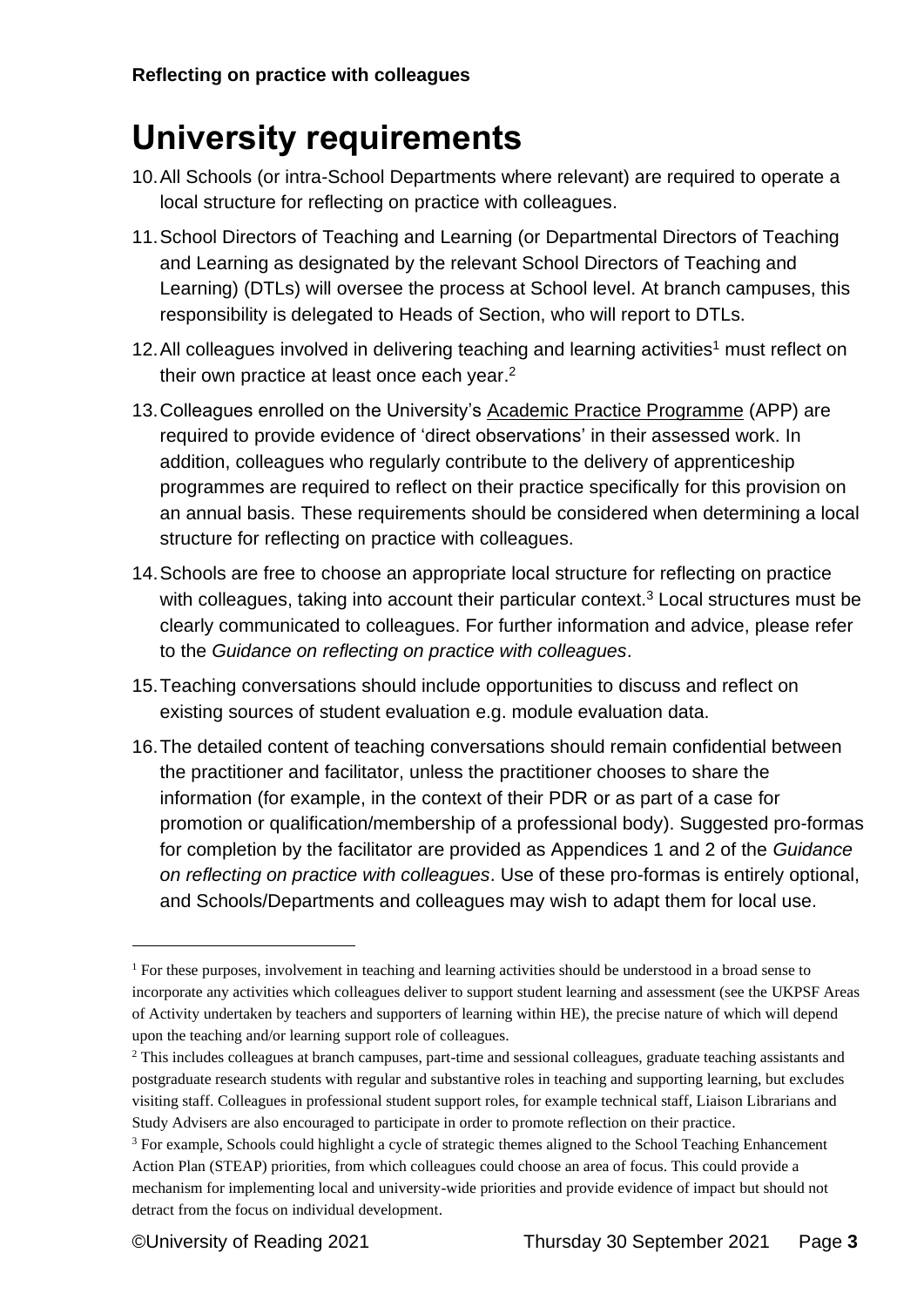#### **Reflecting on practice with colleagues**

- 17.The practitioner must complete a brief online form which captures the activity that formed the focus of the discussion and the main outcomes (any agreed actions, good practice and training/development needs identified). A Microsoft Form [template](https://forms.office.com/Pages/ShareFormPage.aspx?id=xDv6T_zswEiQgPXkP_kOX8joLPqrbCtHo9tC_hP_qW5URjE4U0o5RlhXTk1EM1ZQMUxGMUtEUFRTOS4u&sharetoken=0dYtsuNfJAZLb2Z5Op70) which DTLs should duplicate and adapt to their context enables automated collation of the information. Separate pro-formas are provided for Apprenticeship Tutors and colleagues on the APP.
- 18.During the Autumn Term, DTLs will complete an [online form](https://forms.office.com/Pages/ShareFormPage.aspx?id=xDv6T_zswEiQgPXkP_kOX8joLPqrbCtHo9tC_hP_qW5UQzdLM09aVjBMMjU1QlRDU09PSTY2ODQ0Wi4u&sharetoken=2fNNmULPldIC1IfNob9L&wdLOR=c3C22BDF4-0547-43A7-BD12-B3B2DFE583BF) (provided by CQSD) which provides a short summary of the outcomes and impact of reflecting on practice in their School/Department during the previous academic year. An initial draft of overarching themes (rather than information relating to specific individuals) will be shared with, and discussed by, School Management Boards (SMB), who are responsible for ensuring that colleagues are engaging with the process at least once per year and for planning School-level teaching and learning enhancement activities.
- 19.School/Department-level reports will then be finalised and submitted online. A summary will be submitted by CQSD to the November meeting of the Sub-Committee on Delivery and Enhancement of Learning and Teaching (DELT) alongside School Teaching Enhancement Action Plans (STEAP) and other key quality assurance/enhancement reports. DELT will monitor the uptake and impact of the policy and discuss the wider dissemination of good practice and training and development needs at University level.

#### 20.Summary: Purpose & Reporting of Reflecting on Practice with Colleagues